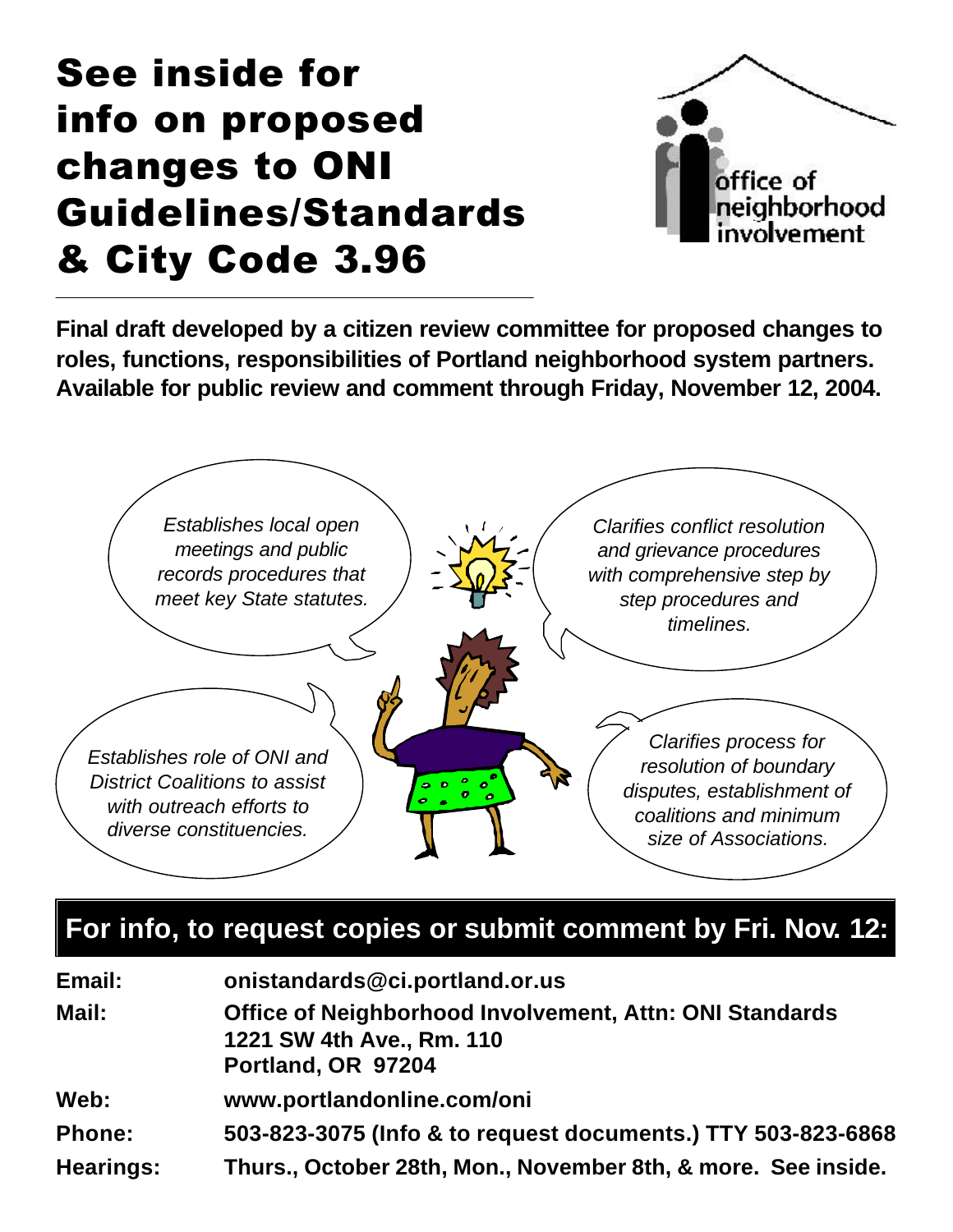### *What are the ONI Guidelines & GREAT?*

The ONI Guidelines, last adopted by City Council in January 1998, are to be reviewed and updated every four years. The Guidelines set forth the roles and responsibilities for recognized Neighborhood Associations and acknowledged Business Associations as part of Portland's 30 years young neighborhood system.

A committee of neighborhood leaders – the Guidelines, Review, Empowerment, and Assessment Taskforce (GREAT) - have completed their review and proposed update of the Guidelines as required by City Code. The Taskforce is proposing to rename the document as "Standards" to reflect language in existing Code 3.96.030.

Task Force participants are charged with recommending to the Commissioner-in-charge and then the full Council suggested changes, revisions, additions, and/or deletions to the Guidelines.

In addition, the Task Force analyzed and updated Chapter 3.96 of City Code that defines the functions of the Office of Neighborhood Involvement. Chapter 3.96 has not been updated since 1987. It is this chapter of City Code that refers to the adoption of a set of "Guidelines" for the neighborhood system.



### Neighborhood presentations

Invite us to your Neighborhood or Business Association meeting for discussion, Q & A.

#### To schedule a presentation: Contact - Brian Hoop 503-823-3075 or bhoop@ci.portland.or.us

### Public Hearings

### **Formal public hearings for comment**

#### **Thursday, October 28**

7 PM - 8:30 PM Central NE Neighbors, Community Room 4415 NE 87th Ave. at Sandy Blvd., Bus: #12

#### **Monday, November 8**

7 PM - 8:30 PM City Hall, Lovejoy Room, 1221 SW 4th Ave., On downtown bus mall

#### **Other opportunities for comment**

#### **Monday, October 4**

7 PM SE Uplift, as part of board meeting 3534 SE Main, Fireside Room. Bus #14

#### **Monday, October 4**

6 PM - 7 PM North Portland Neighborhood Services, before chairs advisory meeting. Buses #4, #6 Kenton Firehouse, 1st Floor, 2209 N. Schofield

#### **Wednesday, October 27**

6:30 PM - 7 PM SW Neighborhoods, Inc., before board mtg. Multnomah Arts Center, Room 34 7688 SW Capitol Hwy., Buses #44, #45, #64

#### **Wednesday, November 3**

6 PM - 7 PM East Portland Neighborhood Office, before chairs advisory meeting, Bus #15, #20 East Precinct, Community Rm. 735 SE 106th Ave.

#### *If you need special assistance:*

*If language interpretation is required please notify us two days in advance. We will make every attempt to accomodate your request. Call 503-823-3075. Locations are wheelchair accessible.*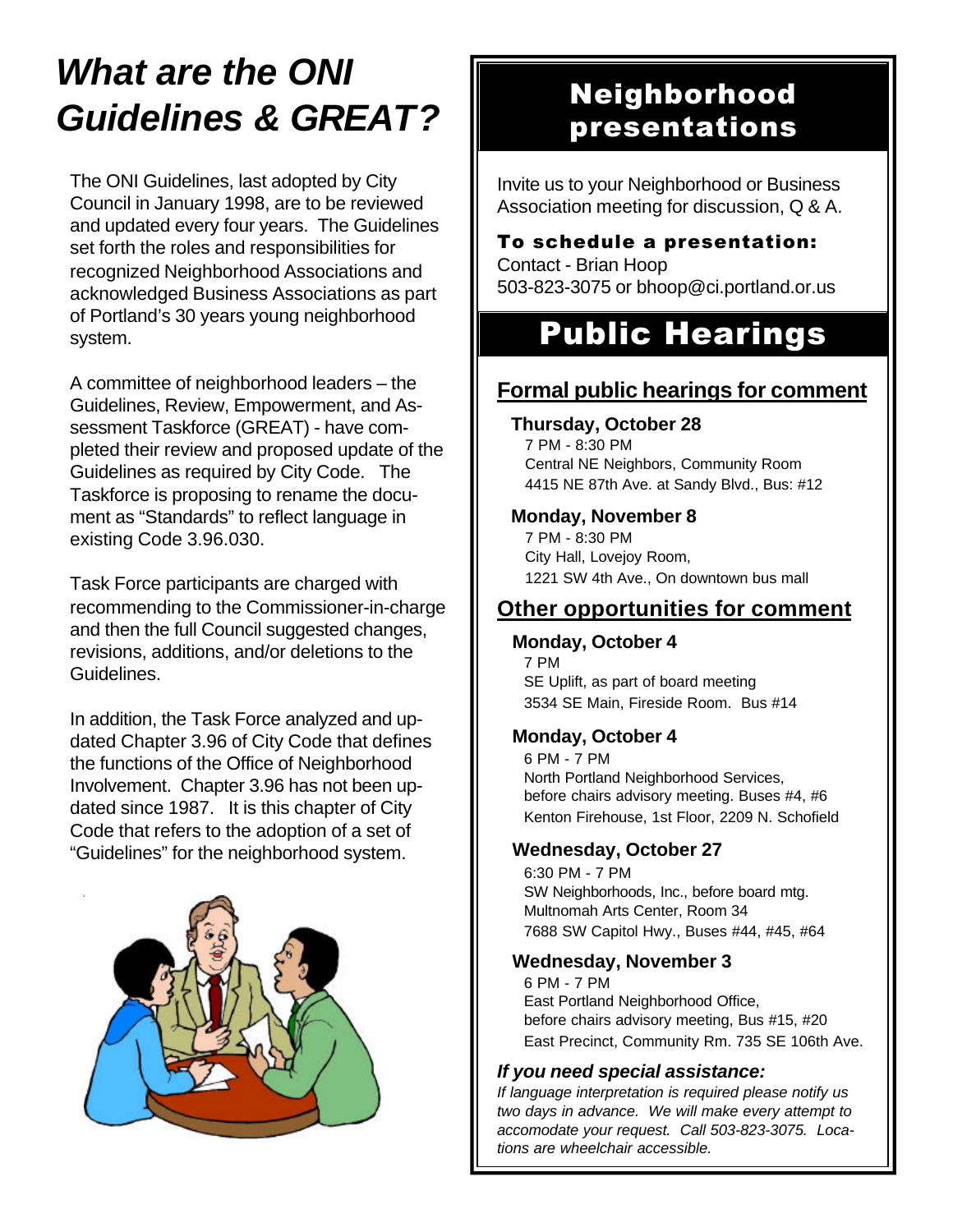# City Code 3.96: Key changes

- More clearly delineates functions, responsibilities between Code and Standards.
- Changes open meetings and public records mandates from conforming with State statutes to those established in ONI Standards.

#### **Functions of Neighborhood Associations:**

■ State role of Associations to create Coalitions.

#### **Responsibilities of Neighborhood Assocs:**

■ Clarifies Associations shall abide by Standards.

#### **Functions of District Coalitions:**

 $\blacksquare$  Adds role of promoting diverse participation.

#### **Responsibilities of City Agencies**

■ Maintain existing language for now. Public Involvement Task Force will continue dialogue on this issue and develop comprehensive proposal.

#### **Responsibilities of ONI:**

- $\blacksquare$  Adds role of promoting diverse participation.
- Clarifies contractual relationship with Coalitions.

# Guidelines/Standards: Key changes

Reorganizes categories and numbering to improve legibility.

#### **Neighborhood Associations:**

- Establishes minimum quorums for meetings.
- $\blacksquare$  Minimum size of future Associations would be 100 acres and 200 households.
- $\blacksquare$  Clarifies role of ONI in resolving conflicts only when Associations and Coalitions are unable to.
- $\blacksquare$  Clarifies that licensed businesses can be members of Associations too.
- Adds gender identity non-discrimination.
- Encourages Associations to embrace outreach to diverse constituencies.
- Clarifies positions can't be taken on candidates or printed in newsletters funded by City. However, positions could be taken on initiatives.

#### **District Coalitions:**

- Establishes that mailing lists of District Coalitions are not subject to public records requests.
- $\blacksquare$  Establishes duties for promoting inclusion; leadership development, diverse participation and engaging with Business Associations.
- $\blacksquare$  Clarifies goals, functions, and responsibilities to be established in contracts between ONI and non-profit District Coalitions.
- $\blacksquare$  Clarifies relationship and operating procedures between city-staffed Coalitions and ONI.
- Sets process for creating new Coalitions, how Associations affiliate with Coalitions.

#### **Office of Neighborhood Involvement:**

■ Clarifies role in coordinating neighborhood s system including organizing neighborhood summits, leadership training support, and promotion of diverse participation.

#### **Business District Associations:**

- $\blacksquare$  Eliminates requirement that dues be on a voluntary basis only.
- $\blacksquare$  Establishes minimum size of 75 businesses.
- $\blacksquare$  Eliminates requirement to have grievance procedure and follow open meetings rules.
- $\blacksquare$  Eliminates mandate for services from ONI that were never implemented.

#### **Communities Beyond Neighborhood Boundaries:**

 $\blacksquare$  Eliminates this designation that was never implemented. Expands expectations for ONI and Coalitions to expand diversity efforts.

#### **Grievance and Appeal Procedures**

■ Clarifies grievance process with more comprehensive step by step procedures and timelines for Associations, Coalitions and ONI.

#### **Open Meetings and Public Records:**

- Establish local open meetings and public records rules that closely mirror most critical components of State statute.
- n New procedures better suited to small volunteer based organizations.